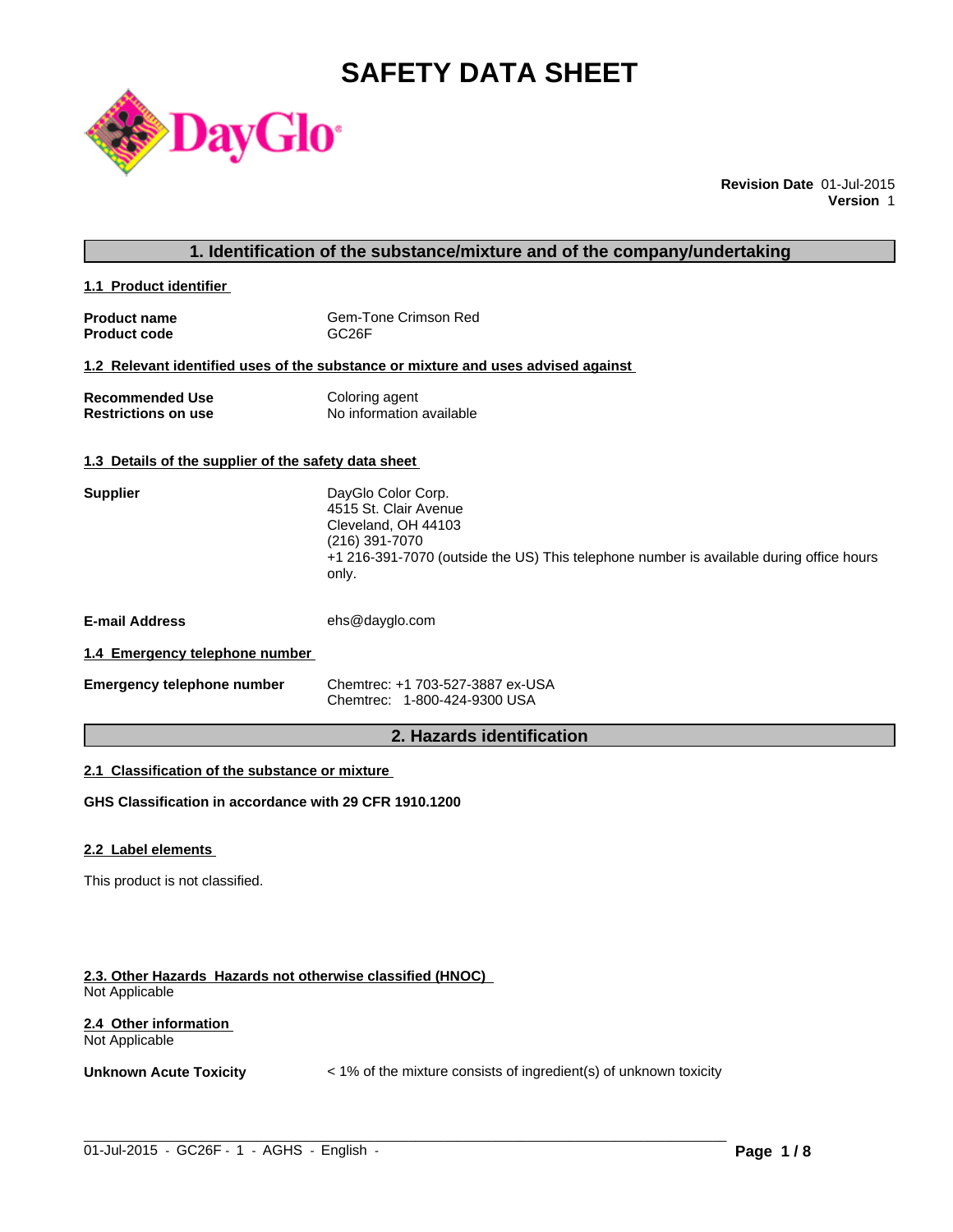# **3. Composition/Information on Ingredients**

 $\overline{\phantom{a}}$  ,  $\overline{\phantom{a}}$  ,  $\overline{\phantom{a}}$  ,  $\overline{\phantom{a}}$  ,  $\overline{\phantom{a}}$  ,  $\overline{\phantom{a}}$  ,  $\overline{\phantom{a}}$  ,  $\overline{\phantom{a}}$  ,  $\overline{\phantom{a}}$  ,  $\overline{\phantom{a}}$  ,  $\overline{\phantom{a}}$  ,  $\overline{\phantom{a}}$  ,  $\overline{\phantom{a}}$  ,  $\overline{\phantom{a}}$  ,  $\overline{\phantom{a}}$  ,  $\overline{\phantom{a}}$ 

#### **Substance**

This material is not considered hazardous by the OSHA Hazard Communication Standard (29 CFR 1910.1200).

\*The exact percentage (concentration) of composition has been withheld as a trade secret.

|                                                                   | 4. First aid measures                                                                                                                                                                                                   |
|-------------------------------------------------------------------|-------------------------------------------------------------------------------------------------------------------------------------------------------------------------------------------------------------------------|
| 4.1 Description of first-aid measures                             |                                                                                                                                                                                                                         |
| <b>General advice</b>                                             | No information available.                                                                                                                                                                                               |
| Eye contact                                                       | Immediately flush with plenty of water. After initial flushing, remove any contact lenses and<br>continue flushing for at least 15 minutes. Keep eye wide open while rinsing. If symptoms<br>persist, call a physician. |
| <b>Skin contact</b>                                               | Immediate medical attention is not required. Wash off with soap and water.                                                                                                                                              |
| Inhalation                                                        | Immediate medical attention is not required. Move to fresh air.                                                                                                                                                         |
| Ingestion                                                         | Do NOT induce vomiting. Drink plenty of water. Consult a physician.                                                                                                                                                     |
| 4.2 Most important symptoms and effects, both acute and delayed   |                                                                                                                                                                                                                         |
| <b>Symptoms</b>                                                   | See Section 2.2, Label Elements and/or Section 11, Toxicological effects.                                                                                                                                               |
|                                                                   | 4.3 Indication of any immediate medical attention and special treatment needed                                                                                                                                          |
| Notes to physician                                                | Treat symptomatically.                                                                                                                                                                                                  |
|                                                                   | 5. Fire-Fighting Measures                                                                                                                                                                                               |
| 5.1 Extinguishing media                                           |                                                                                                                                                                                                                         |
| Suitable extinguishing media                                      | Use extinguishing measures that are appropriate to local circumstances and the surrounding environment                                                                                                                  |
| <b>Unsuitable Extinguishing Media</b>                             | None.                                                                                                                                                                                                                   |
| 5.2 Special hazards arising from the substance or mixture         |                                                                                                                                                                                                                         |
| <b>Special Hazard</b><br>None known based on information supplied |                                                                                                                                                                                                                         |
| <b>Hazardous Combustion Products</b>                              | Carbon oxides. Nitrogen oxides (NOx).                                                                                                                                                                                   |
| <b>Explosion Data</b>                                             |                                                                                                                                                                                                                         |

**Sensitivity to Mechanical Impact None.**<br>**Sensitivity to Static Discharge** Fine d Fine dust dispersed in air, in sufficient concentrations, and in the presence of an ignition source is a potential dust explosion hazard.

#### **5.3 Advice for firefighters**

As in any fire, wear self-contained breathing apparatus pressure-demand, MSHA/NIOSH (approved or equivalent) and full protective gear.

 $\_$  ,  $\_$  ,  $\_$  ,  $\_$  ,  $\_$  ,  $\_$  ,  $\_$  ,  $\_$  ,  $\_$  ,  $\_$  ,  $\_$  ,  $\_$  ,  $\_$  ,  $\_$  ,  $\_$  ,  $\_$  ,  $\_$  ,  $\_$  ,  $\_$  ,  $\_$  ,  $\_$  ,  $\_$  ,  $\_$  ,  $\_$  ,  $\_$  ,  $\_$  ,  $\_$  ,  $\_$  ,  $\_$  ,  $\_$  ,  $\_$  ,  $\_$  ,  $\_$  ,  $\_$  ,  $\_$  ,  $\_$  ,  $\_$  ,

# **6. Accidental Release Measures**

# **6.1 Personal precautions, protective equipment and emergency procedures**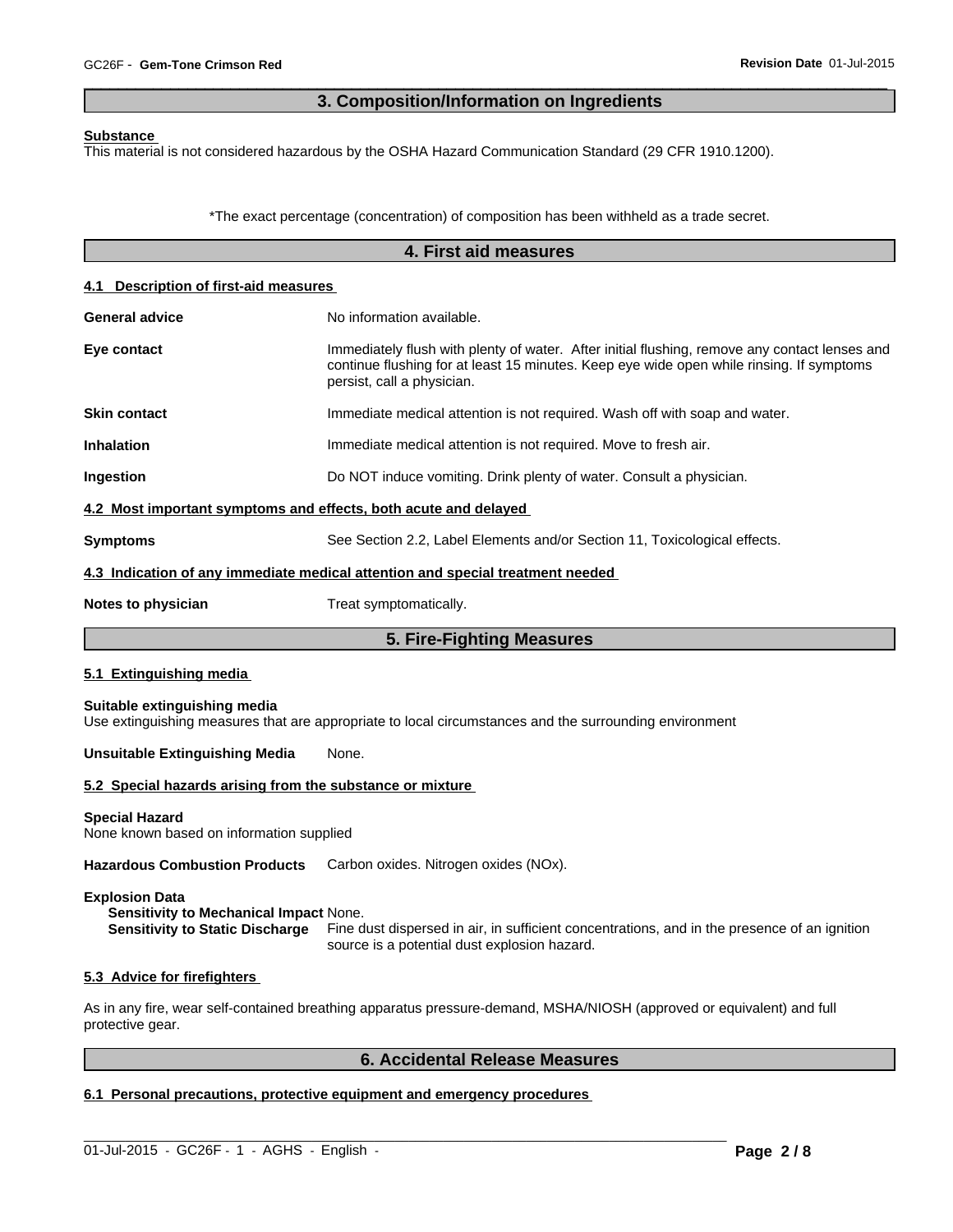Ensure adequate ventilation, especially in confined areas. Use personal protective equipment.

# **6.2 Environmental precautions**

Dust deposits should not be allowed to accumulate on surfaces as these may form an explosive mixture if they are released into the atmosphere in sufficient concentration. Avoid dispersal of dust in the air (i.e., cleaning dusty surfaces with compressed air). Nonsparking tools should be used. Prevent product from entering drains.

 $\overline{\phantom{a}}$  ,  $\overline{\phantom{a}}$  ,  $\overline{\phantom{a}}$  ,  $\overline{\phantom{a}}$  ,  $\overline{\phantom{a}}$  ,  $\overline{\phantom{a}}$  ,  $\overline{\phantom{a}}$  ,  $\overline{\phantom{a}}$  ,  $\overline{\phantom{a}}$  ,  $\overline{\phantom{a}}$  ,  $\overline{\phantom{a}}$  ,  $\overline{\phantom{a}}$  ,  $\overline{\phantom{a}}$  ,  $\overline{\phantom{a}}$  ,  $\overline{\phantom{a}}$  ,  $\overline{\phantom{a}}$ 

#### **6.3 Methods and materials for containment and cleaning up**

| <b>Methods for Containment</b> | Prevent dust cloud. Cover powder spill with plastic sheet or tarp to minimize spreading.                                                                                                                                                                                                                                                                                                |
|--------------------------------|-----------------------------------------------------------------------------------------------------------------------------------------------------------------------------------------------------------------------------------------------------------------------------------------------------------------------------------------------------------------------------------------|
| Methods for cleaning up        | Avoid dust formation. Take precautionary measures against static discharges. Do not dry<br>sweep dust. Wet dust with water before sweeping or use a vacuum to collect dust. Use<br>personal protective equipment. Take up mechanically and collect in suitable container for<br>disposal. Prevent product from entering drains. Keep in suitable and closed containers for<br>disposal. |
|                                |                                                                                                                                                                                                                                                                                                                                                                                         |

**7. Handling and storage**

| 7. Handling and storage                                          |                                                                                                                                                            |
|------------------------------------------------------------------|------------------------------------------------------------------------------------------------------------------------------------------------------------|
| 7.1 Precautions for safe handling                                |                                                                                                                                                            |
| Advice on safe handling                                          | Avoid dust formation. Take precautionary measures against static discharges. Fine dust<br>dispersed in air may ignite. Wear personal protective equipment. |
| <b>Hygiene measures</b>                                          | Handle in accordance with good industrial hygiene and safety practice.                                                                                     |
| 7.2 Conditions for safe storage, including any incompatibilities |                                                                                                                                                            |
| <b>Storage Conditions</b>                                        | Keep tightly closed in a dry and cool place.                                                                                                               |
| <b>Materials to Avoid</b>                                        | No materials to be especially mentioned.                                                                                                                   |

# **8. Exposure controls/personal protection**

# **8.1 Occupational Exposure Limits (OEL)**

#### **8.2 Appropriate engineering controls**

| <b>Engineering Measures</b> | Showers                                                                   |  |
|-----------------------------|---------------------------------------------------------------------------|--|
|                             | Eyewash stations                                                          |  |
|                             | Ventilation systems.                                                      |  |
|                             | 8.3 Individual protection measures, such as personal protective equipment |  |

# **8.3 Individual protection measures, such as personal protective equipment**

| <b>Eye/Face Protection</b>    | Safety glasses with side-shields.                                                                              |
|-------------------------------|----------------------------------------------------------------------------------------------------------------|
| Skin and body protection      | Wear chemical resistant footwear and clothing such as gloves, an apron or a whole body<br>suit as appropriate. |
| <b>Respiratory protection</b> | . NIOSH/MSHA approved respiratory protection should be worn if exposure is anticipated.                        |
| <b>Hygiene measures</b>       | See section 7 for more information                                                                             |

 $\_$  ,  $\_$  ,  $\_$  ,  $\_$  ,  $\_$  ,  $\_$  ,  $\_$  ,  $\_$  ,  $\_$  ,  $\_$  ,  $\_$  ,  $\_$  ,  $\_$  ,  $\_$  ,  $\_$  ,  $\_$  ,  $\_$  ,  $\_$  ,  $\_$  ,  $\_$  ,  $\_$  ,  $\_$  ,  $\_$  ,  $\_$  ,  $\_$  ,  $\_$  ,  $\_$  ,  $\_$  ,  $\_$  ,  $\_$  ,  $\_$  ,  $\_$  ,  $\_$  ,  $\_$  ,  $\_$  ,  $\_$  ,  $\_$  ,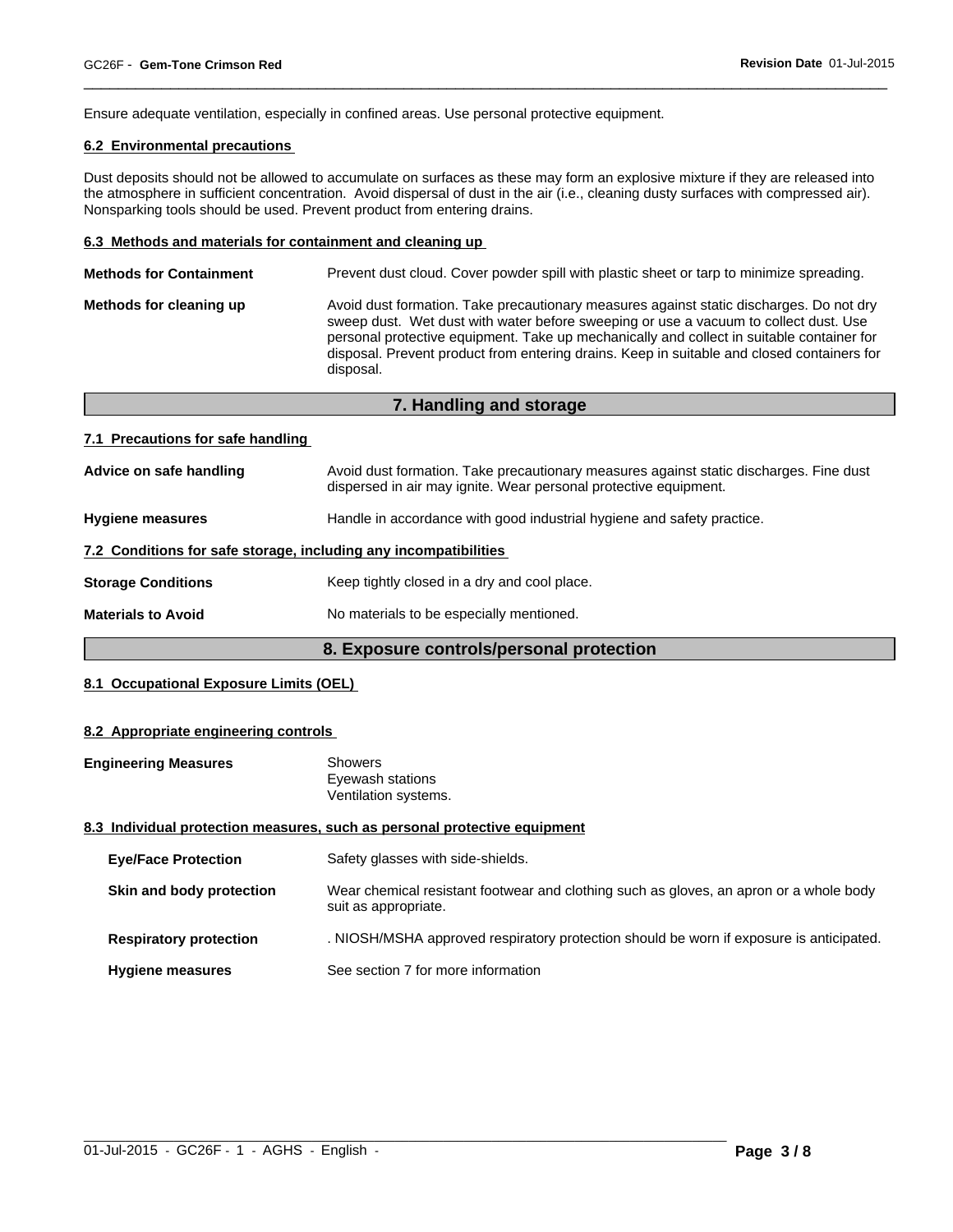# **9. Physical and chemical properties**

 $\overline{\phantom{a}}$  ,  $\overline{\phantom{a}}$  ,  $\overline{\phantom{a}}$  ,  $\overline{\phantom{a}}$  ,  $\overline{\phantom{a}}$  ,  $\overline{\phantom{a}}$  ,  $\overline{\phantom{a}}$  ,  $\overline{\phantom{a}}$  ,  $\overline{\phantom{a}}$  ,  $\overline{\phantom{a}}$  ,  $\overline{\phantom{a}}$  ,  $\overline{\phantom{a}}$  ,  $\overline{\phantom{a}}$  ,  $\overline{\phantom{a}}$  ,  $\overline{\phantom{a}}$  ,  $\overline{\phantom{a}}$ 

# **9.1 Information on basic physical and chemical properties**

| <b>Physical state</b><br>Appearance<br>Color<br>Odor<br><b>Odor Threshold</b>                                                                                                            | Solid<br>Powder<br>Red<br>Mild<br>No information available |                                                                                                                                                                                           |
|------------------------------------------------------------------------------------------------------------------------------------------------------------------------------------------|------------------------------------------------------------|-------------------------------------------------------------------------------------------------------------------------------------------------------------------------------------------|
| <b>Property</b><br>pН<br><b>Melting/freezing point</b><br>Boiling point/boiling range<br><b>Flash Point</b><br><b>Evaporation rate</b><br>Flammability (solid, gas)                      | <b>Values</b>                                              | Remarks • Methods<br>No information available<br>No information available<br>No information available<br>No information available<br>No information available<br>No information available |
| <b>Flammability Limits in Air</b><br>upper flammability limit<br>lower flammability limit<br>Vapor pressure<br>Vapor density<br><b>Specific Gravity</b><br><b>Water solubility</b>       | 1.36<br>Insoluble in water                                 | No information available<br>No information available<br>No information available<br>No information available                                                                              |
| Solubility in other solvents<br><b>Partition coefficient</b><br><b>Autoignition temperature</b><br><b>Decomposition temperature</b><br><b>Viscosity, kinematic</b><br>Viscosity, dynamic |                                                            | No information available<br>No information available<br>No information available<br>No information available<br>No information available<br>No information available                      |
| <b>Explosive properties</b><br><b>Oxidizing Properties</b>                                                                                                                               |                                                            | No information available<br>No information available                                                                                                                                      |

#### **9.2 Other information Volatile organic compounds (VOC)** None **content**

# **10. Stability and Reactivity**

 $\_$  ,  $\_$  ,  $\_$  ,  $\_$  ,  $\_$  ,  $\_$  ,  $\_$  ,  $\_$  ,  $\_$  ,  $\_$  ,  $\_$  ,  $\_$  ,  $\_$  ,  $\_$  ,  $\_$  ,  $\_$  ,  $\_$  ,  $\_$  ,  $\_$  ,  $\_$  ,  $\_$  ,  $\_$  ,  $\_$  ,  $\_$  ,  $\_$  ,  $\_$  ,  $\_$  ,  $\_$  ,  $\_$  ,  $\_$  ,  $\_$  ,  $\_$  ,  $\_$  ,  $\_$  ,  $\_$  ,  $\_$  ,  $\_$  ,

# **10.1 Reactivity**

No dangerous reaction known under conditions of normal use

#### **10.2 Chemical stability**

Stable

#### **10.3 Possibility of hazardous reactions**

None under normal processing.

#### **10.4 Conditions to Avoid**

Dust formation. Take precautionary measures against static discharges.

#### **10.5 Incompatible Materials**

None known based on information supplied.

#### **10.6 Hazardous Decomposition Products**

None known based on information supplied.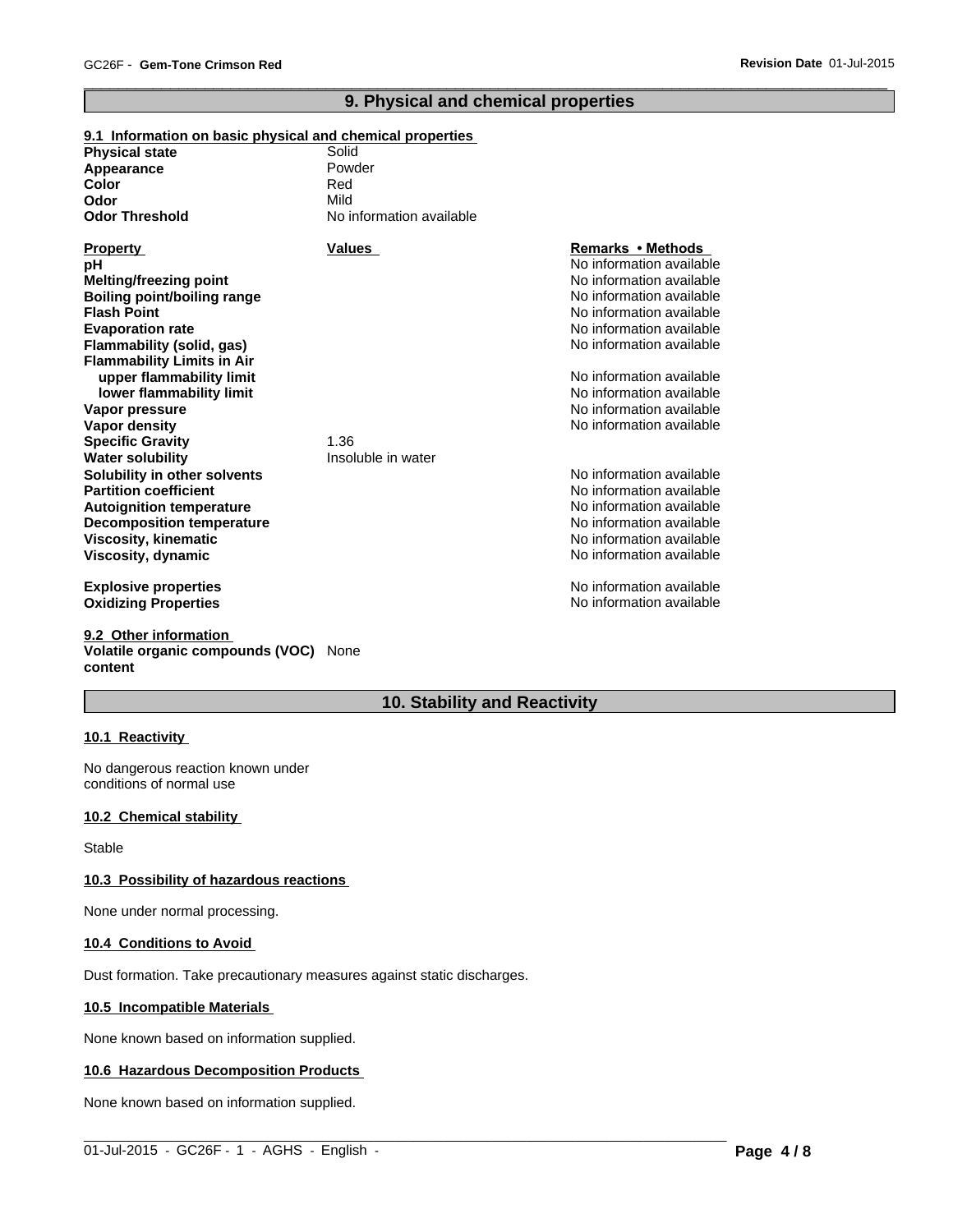# **11. Toxicological information**

 $\_$  ,  $\_$  ,  $\_$  ,  $\_$  ,  $\_$  ,  $\_$  ,  $\_$  ,  $\_$  ,  $\_$  ,  $\_$  ,  $\_$  ,  $\_$  ,  $\_$  ,  $\_$  ,  $\_$  ,  $\_$  ,  $\_$  ,  $\_$  ,  $\_$  ,  $\_$  ,  $\_$  ,  $\_$  ,  $\_$  ,  $\_$  ,  $\_$  ,  $\_$  ,  $\_$  ,  $\_$  ,  $\_$  ,  $\_$  ,  $\_$  ,  $\_$  ,  $\_$  ,  $\_$  ,  $\_$  ,  $\_$  ,  $\_$  ,

 $\overline{\phantom{a}}$  ,  $\overline{\phantom{a}}$  ,  $\overline{\phantom{a}}$  ,  $\overline{\phantom{a}}$  ,  $\overline{\phantom{a}}$  ,  $\overline{\phantom{a}}$  ,  $\overline{\phantom{a}}$  ,  $\overline{\phantom{a}}$  ,  $\overline{\phantom{a}}$  ,  $\overline{\phantom{a}}$  ,  $\overline{\phantom{a}}$  ,  $\overline{\phantom{a}}$  ,  $\overline{\phantom{a}}$  ,  $\overline{\phantom{a}}$  ,  $\overline{\phantom{a}}$  ,  $\overline{\phantom{a}}$ 

#### **11.1 Acute toxicity**

#### **Numerical measures of toxicity: Product Information**

**Unknown Acute Toxicity** < 1% of the mixture consists of ingredient(s) of unknown toxicity

**Numerical measures of toxicity: Component Information**

**11.2 Information on toxicological effects** 

#### **Skin corrosion/irritation**

Product Information • May cause irritation Component Information • No information available

# **Eye damage/irritation**

Product Information • May cause eye irritation Component Information • No information available

#### **Respiratory or skin sensitization**

Product Information • No information available Component Information • No information available

# **Germ Cell Mutagenicity**

Product Information • Negative in the Ames test Component Information • No information available

#### **Carcinogenicity**

Product Information

• Contains no ingredient listed as a carcinogen

• This product tested negative in a mouse lymphoma assay.

Component Information

•

# **Reproductive toxicity**

Product Information • No information available Component Information

• No information available

#### **STOT - single exposure**

No information available

#### **STOT - repeated exposure**

No information available • No known effect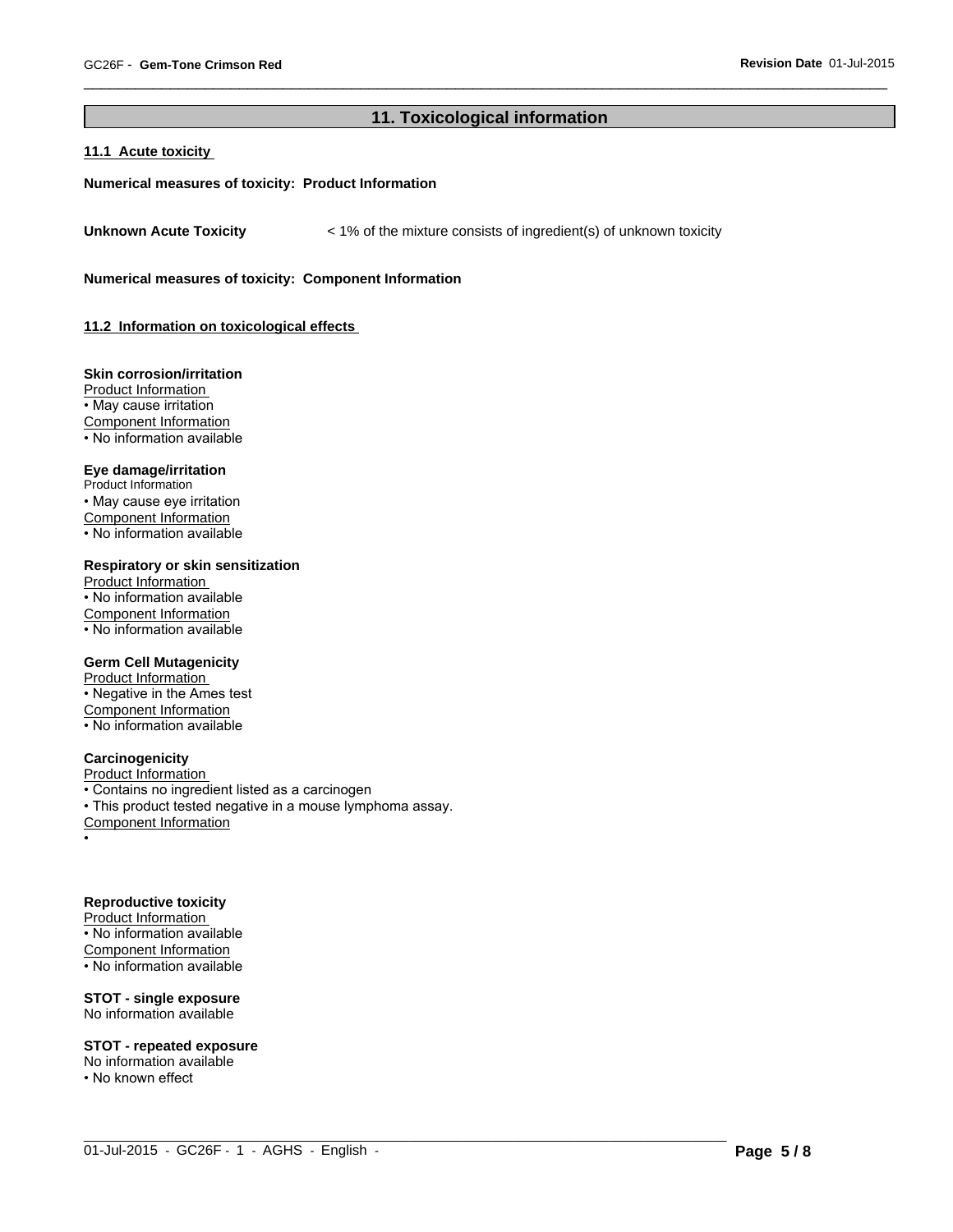#### **Other adverse effects** Target Organs • No information available Product Information • No information available Component Information • No information available

# **Aspiration hazard**

Product Information • No information available Component Information • No information available

# **12. Ecological information**

 $\overline{\phantom{a}}$  ,  $\overline{\phantom{a}}$  ,  $\overline{\phantom{a}}$  ,  $\overline{\phantom{a}}$  ,  $\overline{\phantom{a}}$  ,  $\overline{\phantom{a}}$  ,  $\overline{\phantom{a}}$  ,  $\overline{\phantom{a}}$  ,  $\overline{\phantom{a}}$  ,  $\overline{\phantom{a}}$  ,  $\overline{\phantom{a}}$  ,  $\overline{\phantom{a}}$  ,  $\overline{\phantom{a}}$  ,  $\overline{\phantom{a}}$  ,  $\overline{\phantom{a}}$  ,  $\overline{\phantom{a}}$ 

# **12.1 Toxicity**

**Ecotoxicity No information available** 

< 1 % of the mixture consists of components(s) of unknown hazards to the aquatic environment

#### **Ecotoxicity effects**

#### **12.2 Persistence and degradability**

No information available.

# **12.3 Bioaccumulative potential**

Discharge into the environment must be avoided

#### **12.4 Mobility in soil**

No information available.

### **12.5 Other adverse effects**

No information available

# **13. Disposal Considerations**

#### **13.1 Waste treatment methods**

Dispose of in accordance with federal, state, and local regulations.

# **14. Transport Information**

| <u>DOT</u>  | Not regulated |
|-------------|---------------|
| MEX         | Not regulated |
| <b>IMDG</b> | Not regulated |
| <b>ATAI</b> | Not regulated |

# **15. Regulatory information**

**15.1 International Inventories**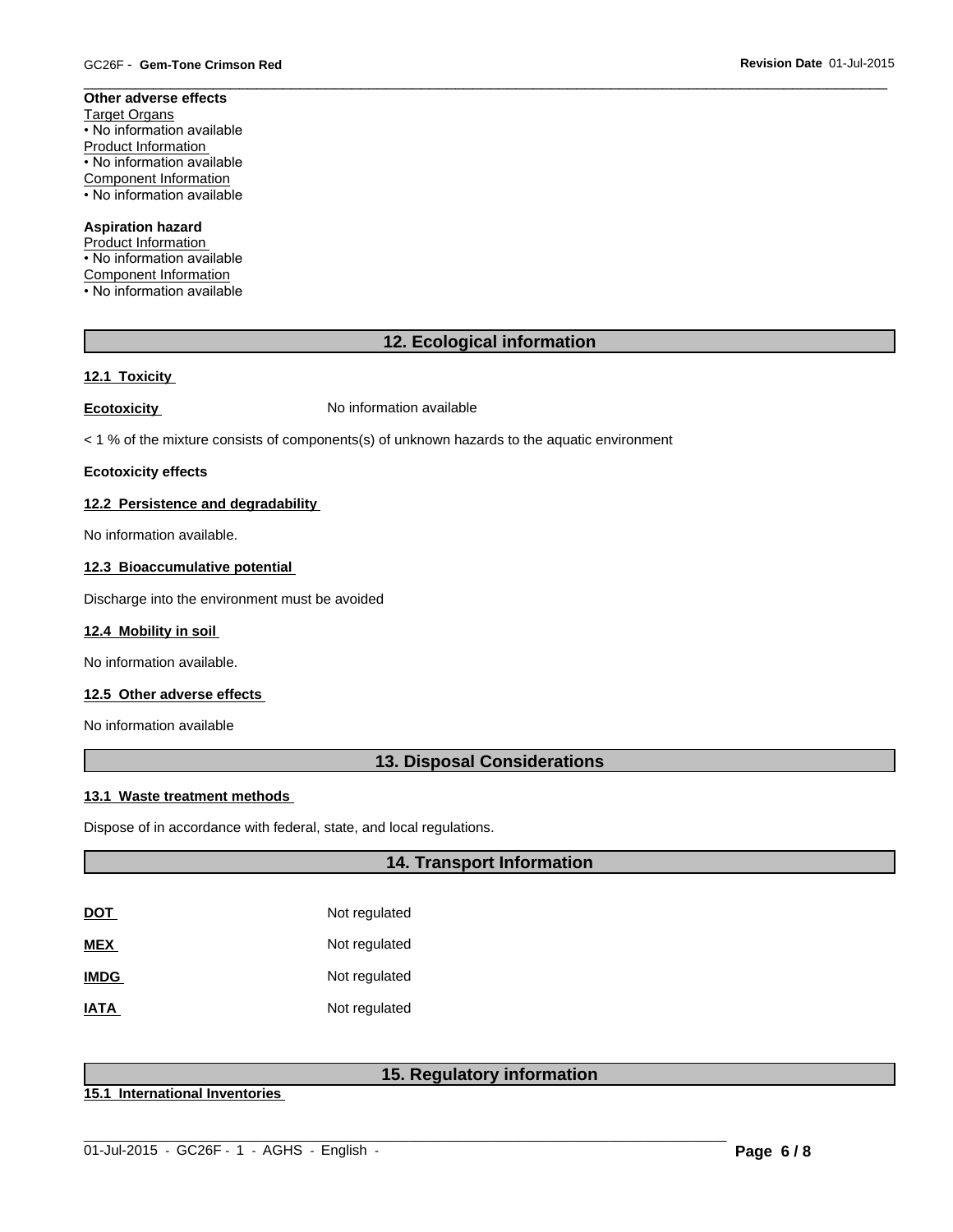| <b>ENCS</b><br>-<br><b>IECSC</b><br>-<br><b>KECL</b><br>-<br><b>PICCS</b><br>-<br><b>AICS</b><br>- | <b>TSCA</b><br><b>DSL</b><br><b>EINECS/ELINCS</b> | Complies<br>$\overline{\phantom{0}}$<br>- |
|----------------------------------------------------------------------------------------------------|---------------------------------------------------|-------------------------------------------|
|----------------------------------------------------------------------------------------------------|---------------------------------------------------|-------------------------------------------|

**TSCA** - United States Toxic Substances Control Act Section 8(b) Inventory

**DSL** - Canadian Domestic Substances List

**EINECS/ELINCS** - European Inventory of Existing Commercial Chemical Substances/EU List of Notified Chemical Substances

**PICCS** - Philippines Inventory of Chemicals and Chemical Substances

**ENCS** - Japan Existing and New Chemical Substances

**IECSC** - China Inventory of Existing Chemical Substances

**KECL** - Korean Existing and Evaluated Chemical Substances

**PICCS** - Philippines Inventory of Chemicals and Chemical Substances

**AICS** - Australian Inventory of Chemical Substances

**NZIoC** - New Zealand Inventory of Chemicals

# **15.2 U.S. Federal Regulations**

#### **SARA 313**

Section 313 of Title III of the Superfund Amendments and Reauthorization Act of 1986 (SARA). This product does not contain any chemicals which are subject to the reporting requirements of the Act and Title 40 of the Code of Federal Regulations, Part 372

 $\overline{\phantom{a}}$  ,  $\overline{\phantom{a}}$  ,  $\overline{\phantom{a}}$  ,  $\overline{\phantom{a}}$  ,  $\overline{\phantom{a}}$  ,  $\overline{\phantom{a}}$  ,  $\overline{\phantom{a}}$  ,  $\overline{\phantom{a}}$  ,  $\overline{\phantom{a}}$  ,  $\overline{\phantom{a}}$  ,  $\overline{\phantom{a}}$  ,  $\overline{\phantom{a}}$  ,  $\overline{\phantom{a}}$  ,  $\overline{\phantom{a}}$  ,  $\overline{\phantom{a}}$  ,  $\overline{\phantom{a}}$ 

#### **15.3 Pesticide Information**

Not applicable

#### **15.4 U.S. State Regulations**

| <b>16. Other information</b>                                                                                                                                                                                                                                                                         |                                                                                                                                                                                                                                                                                                                                                                                                                            |                                                         |                                           |                                                                    |
|------------------------------------------------------------------------------------------------------------------------------------------------------------------------------------------------------------------------------------------------------------------------------------------------------|----------------------------------------------------------------------------------------------------------------------------------------------------------------------------------------------------------------------------------------------------------------------------------------------------------------------------------------------------------------------------------------------------------------------------|---------------------------------------------------------|-------------------------------------------|--------------------------------------------------------------------|
| <b>NFPA</b>                                                                                                                                                                                                                                                                                          | <b>Health Hazard -</b><br><b>Health Hazard 1</b>                                                                                                                                                                                                                                                                                                                                                                           | Flammability -<br><b>Flammability 1</b>                 | Instability -<br><b>Physical Hazard 0</b> | <b>Physical and chemical</b><br>hazards -<br>Personal protection X |
| <b>HMIS</b>                                                                                                                                                                                                                                                                                          |                                                                                                                                                                                                                                                                                                                                                                                                                            |                                                         |                                           |                                                                    |
| Legend:<br>Ceiling (C)<br>DOT (Department of Transportation)<br>NTP (National Toxicology Program)<br>PEL (Permissible Exposure Limit)<br><b>Reportable Quantity (RQ)</b><br>Skin designation (S*)<br>STEL (Short Term Exposure Limit)<br>TLV® (Threshold Limit Value)<br>TWA (time-weighted average) | ACGIH (American Conference of Governmental Industrial Hygienists)<br>EPA (Environmental Protection Agency)<br>IARC (International Agency for Research on Cancer)<br>International Air Transport Association (IATA)<br>International Maritime Dangerous Goods (IMDG)<br>NIOSH (National Institute for Occupational Safety and Health)<br>OSHA (Occupational Safety and Health Administration of the US Department of Labor) |                                                         |                                           |                                                                    |
| <b>Prepared By</b><br><b>Revision Date</b><br><b>Revision Note</b>                                                                                                                                                                                                                                   | 01-Jul-2015                                                                                                                                                                                                                                                                                                                                                                                                                | DayGlo Color Corp.<br>Regulatory Affairs/Product Safety |                                           |                                                                    |

 $\_$  ,  $\_$  ,  $\_$  ,  $\_$  ,  $\_$  ,  $\_$  ,  $\_$  ,  $\_$  ,  $\_$  ,  $\_$  ,  $\_$  ,  $\_$  ,  $\_$  ,  $\_$  ,  $\_$  ,  $\_$  ,  $\_$  ,  $\_$  ,  $\_$  ,  $\_$  ,  $\_$  ,  $\_$  ,  $\_$  ,  $\_$  ,  $\_$  ,  $\_$  ,  $\_$  ,  $\_$  ,  $\_$  ,  $\_$  ,  $\_$  ,  $\_$  ,  $\_$  ,  $\_$  ,  $\_$  ,  $\_$  ,  $\_$  ,